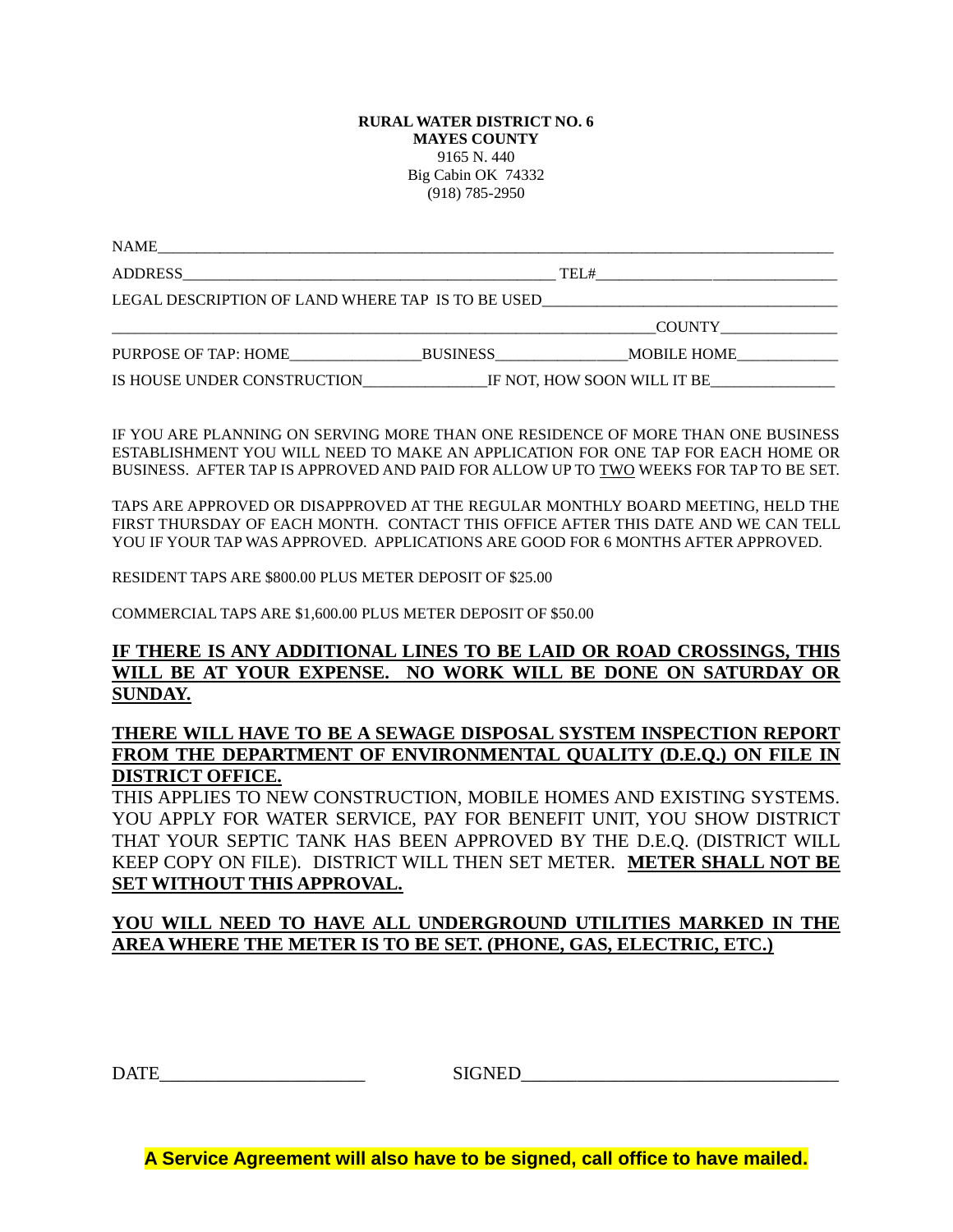# **RESPONSIBILTY OF HOME OWNER BEFORE METER WILL BE SET.**

ANY ADDITIONAL LINES TO BE LAID OR ROAD CROSSINGS (CUT OR BORE) WILL BE AT YOUR EXPENSE.

ON ANY ROAD CROSSING YOU WILL RESPONSIBLE FOR GETTING THE CASING PIPE TO CROSS THE ROAD. **ALSO, IF ROAD IS CUT, YOU WILL HAVE TO HAVE 3/4" CRUSHER RUN TO PUT BACK IN ROAD. CANNOT PUT WHAT WAS DUG OUT BACK INTO DITCH. JOB WILL NOT BE DONE WITHOUT THE CRUSHER RUN ON SITE.**

YOU WILL BE RESPONSIBLE FOR GETTING IN TOUCH WITH THE CONTRACTOR TO SET UP THE DAY AND TIME METER IS TO BE SET. WE WILL NEED TO BE CONTACTED 2 - 3 DAYS PRIOR TO THIS DATE. **NO WORK WILL BE DONE ON SATURDAY OR SUNDAY.**

YOU ARE RESPONSIBLE FOR GETTING ALL UNDERGROUND UTILITIES MARKED (PHONE, GAS, ELECTRIC, ETC). THIS WILL NEED TO BE DONE IN AREA WHERE METER IS TO BE SET OR IN THE CASE OF A ROAD CROSSING, BOTH SIDES OF ROAD WILL NEED TO BE MARKED.

YOU ARE RESPONSIBLE FOR GETTING US A COPY OF THE FINAL INSPECTION FOR THE SEPTIC SYSTEM. **METER SHALL NOT BE SET WITHOUT THIS APPROVAL.**

YOU WILL BE RESPONSIBLE FOR MARKING THE GENERAL AREA OF WHERE YOU WANT METER SET (WITH A FLAG, STAKE, ETC), SO WE WILL KNOW WHERE TO PUT IT.

IF YOU ARE GOING TO SOD OR BUILD UP LANDSCAPE, WE WILL NEED TO KNOW BEFORE METER IS SET.

**DATE SIGN**

**DATE AND SIGN THIS SHEET - SEND BACK WITH OTHER REQUIRED PAPERWORK. KEEP THE EXTRA COPY FOR YOUR RECORDS.**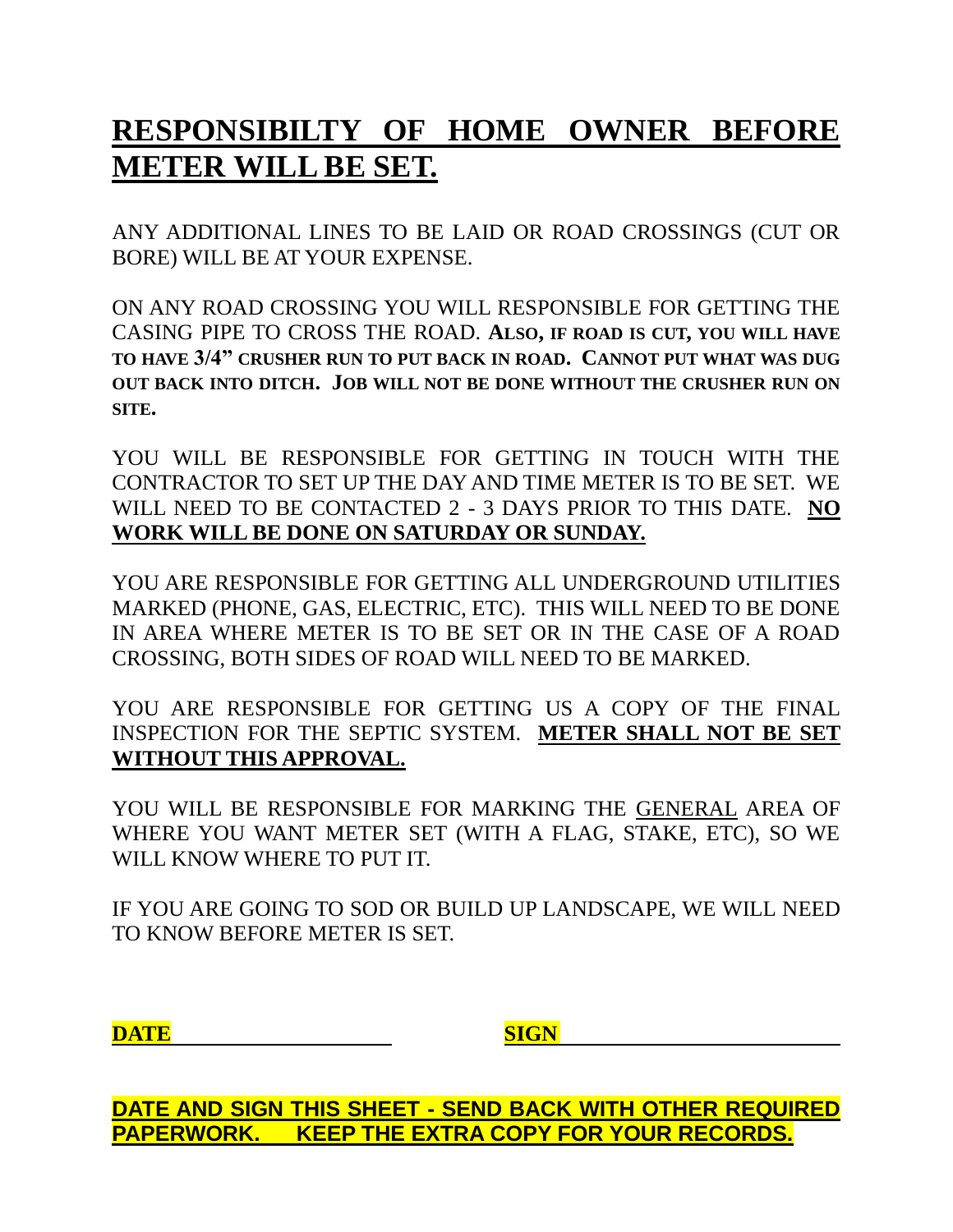## RURAL WATER DISTRICT #6, Mayes County INFORMATION SHEET

- 1 If your address changes let us know, so there will be no delay in receiving your bill. You need to keep us informed on your correct billing address and phone #.
- 2 There is a **minimum charge** due per month, whether any water is used or not.
- 3 Water bill cards show the amount due and due date. Pay attention to charges and pay the correct amount. Also send in the correct part of the card.
- 4 Any time there is a in front of the amount due, this means you have credit.
- 5 Late fees will be applied to ALL accts if past due, NO EXCEPTIONS.
- 6 If your meter is pulled/locked due to delinquent bills, reset charge is as follows: \$75.00 for the 1st. time, \$150.00 for 2nd. and any subsequent resets. This will **will take place between 8:00am & 4:00pm on WEEKDAYS ONLY.** be within a period of 12 months, January 1st. To December 31st. **Meter resets**
- 7 Non payment of bills for 6 months will result in cancellation of membership. The cost to get water back in District if membership is canceled, will be the price of cancellation. of a new membership and meter deposit, plus **all** back water bills at the time
- 8 If you notice high usage on bill, check your meter for leak before calling into office. Water has to go thru meter for it to register usage.
- 9 If you sell your property, it is your responsibility to transfer membership. Account will stay in your name and you will receive bills and be responsible for paying them until we receive the required paperwork to transfer membership into new owners name.
- 10 If you rent your property, it is your responsibility to notify R.W.D.#6 of renters, when they move in and move out. You will be responsible for any outstanding bills, if the renter moves leaving a bill. R.W.D.#6, requires a renters meter deposit.
- 11 The water meter is the property of R.W.D.#6. You don't own it. R.W.D.#6 stops at the meter. Any leaks past the meter is your responsibility to repair.
- 12 R.W.D.#6 office hours are Monday thru Friday 8:00am to 12:00pm and 1:00pm to 5:00pm. If you show up during lunch (12:00pm to 1:00pm) we have a drop box by the office door. If you come after hours, there is a drop box by the entrance gate where you can put your payment. Don't put your water bill in the USPS mail box out by the gate entrance by road.

(918)785-2950 for assistance. If there are any **MAJOR** problems after 5:00pm or on weekends, you still call

13 The cut-off valve at the meter is for emergency use only, due to leaks. Don't turn meter on & off all the time, this will wear out valve, then when you do have a leak, meter will not shut off and will continue to run water.

### **DATE AND SIGN THIS SHEET - SEND BACK TO DISTRICT OFFICE. KEEP THE EXTRA COPY FOR YOUR RECORDS.**

R.W.D.#6, Mayes County - 9165 N. 440 - Big Cabin OK 74332-8133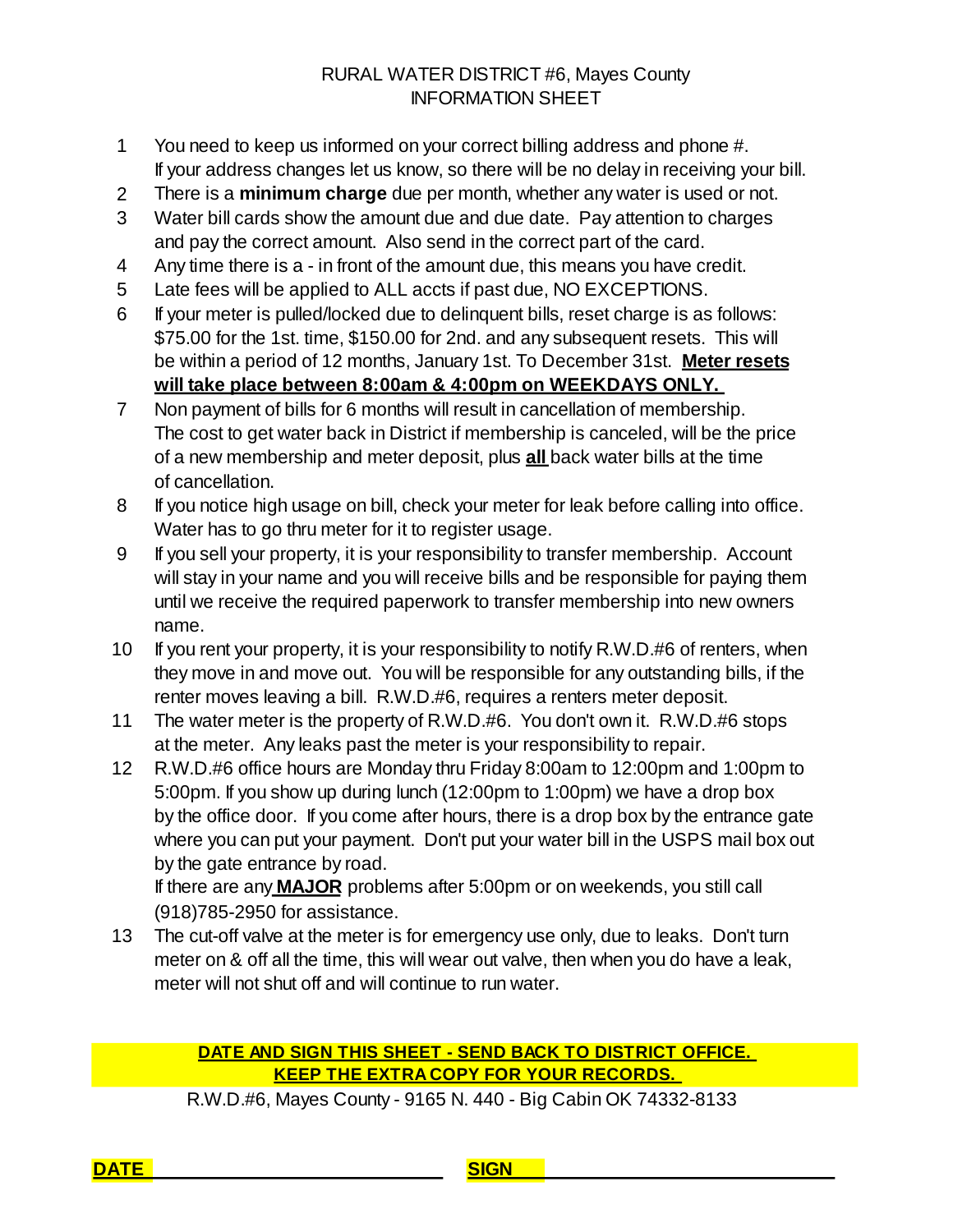### **AS OF JANUARY 1, 2013, RURAL WATER DISTRICT #6, MAYES COUNTY WILL NO LONGER SEND OUT CUT OFF NOTICES, WHEN BILLS ARE DELINQUENT. IF ACCOUNT GETS DELINQUENT, METER WILL BE PULLED WITHOUT NOTICE.**

Water bills are sent out every month and are due by the **10th**. There will be a penalty (10%) added if bill is not paid by the **15th** of each month (this means bill must be posted on or before the 15th, **not mailed on the 15th**). We have no control if you do not receive your bill for whatever reason.

If your meter is pulled due to delinquent bills, the charge to reset meter will be \$75.00 for the first time, then \$150.00 for the 2nd and any subsequent resets. This is within a period of 12 months January 1st to December 31st. Total amount due for all charges will have to be paid in full before meter will be reset.

If meter is pulled, resets will be done between 8:00 am and 4:00 pm **ONLY**. Meters will not be reset after 4:00 pm or on Saturday or Sunday.

When sending in bill, to ensure proper credit to your account, we need the **correct** portion of the card with payment that reads "**return this portion with payment".**

Correct address' and phone #'s are appreciated.

Office hours - Monday thru Friday

8:00 am to 12:00 pm

1:00 pm to 5:00 pm

Office **closed** for lunch 12:00 pm to 1:00 pm.

Office **closed** Saturdays, Sundays and most holidays.

 $\overline{\text{DATE}}$  . The contract of the contract of the contract of the contract of the contract of the contract of the contract of the contract of the contract of the contract of the contract of the contract of the contract of

 $SIGNATIVE$ 

PRINTED NAME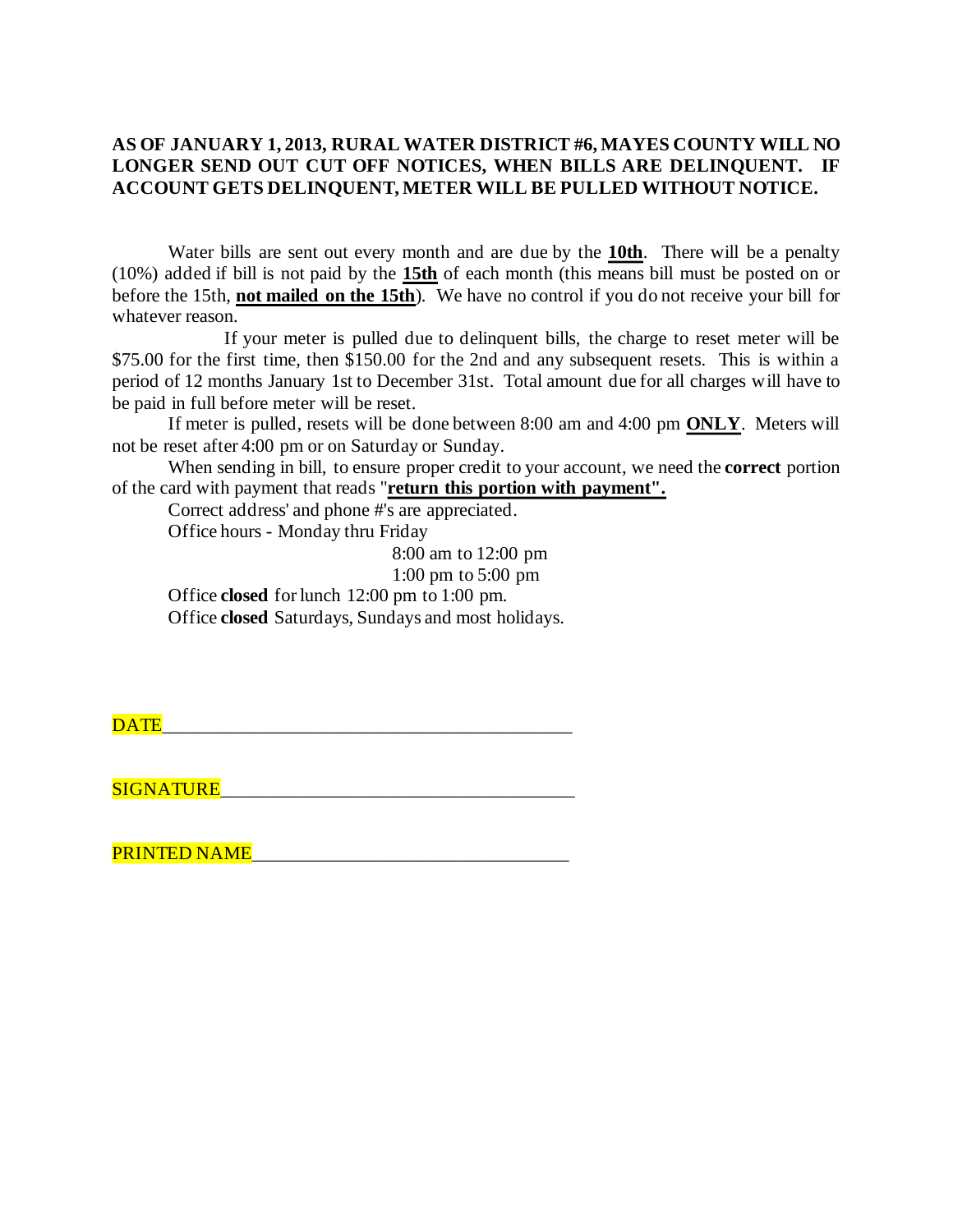#### **Rural Water District #6** Mayes County

Policy for Agriculture Users

Effective Date: September 9, 2021

- 1. This policy applies to usages over an average of 50,000 gallons per month.
- 2. All Marijuana Producers must provide a copy of their OMMA license when applying for water.
- 3. All Agriculture Users must provide a copy of all necessary State Permits.
- 4. Water meters will not be set on any line less than 4 inch.
- 5. All meters that are in compliance with policy, will have to install a check valve on their side of meter.
- 6. In the event that the water is insufficient to meet the needs of the residential customers. Rural Water District #6, reserves the right to restrict usage.
- 7. All existing meters that transfer memberships must meet the above requirements.
- 8. Rural Water District #6, Mayes County, must be allowed access to the meter at any given time.

| Date:                                                                                                                                                                                                                                                                                                              |
|--------------------------------------------------------------------------------------------------------------------------------------------------------------------------------------------------------------------------------------------------------------------------------------------------------------------|
| Name:                                                                                                                                                                                                                                                                                                              |
|                                                                                                                                                                                                                                                                                                                    |
|                                                                                                                                                                                                                                                                                                                    |
|                                                                                                                                                                                                                                                                                                                    |
| Phone #: $\frac{1}{2}$ $\frac{1}{2}$ $\frac{1}{2}$ $\frac{1}{2}$ $\frac{1}{2}$ $\frac{1}{2}$ $\frac{1}{2}$ $\frac{1}{2}$ $\frac{1}{2}$ $\frac{1}{2}$ $\frac{1}{2}$ $\frac{1}{2}$ $\frac{1}{2}$ $\frac{1}{2}$ $\frac{1}{2}$ $\frac{1}{2}$ $\frac{1}{2}$ $\frac{1}{2}$ $\frac{1}{2}$ $\frac{1}{2}$ $\frac{1}{2}$ $\$ |
|                                                                                                                                                                                                                                                                                                                    |

 $Signature:$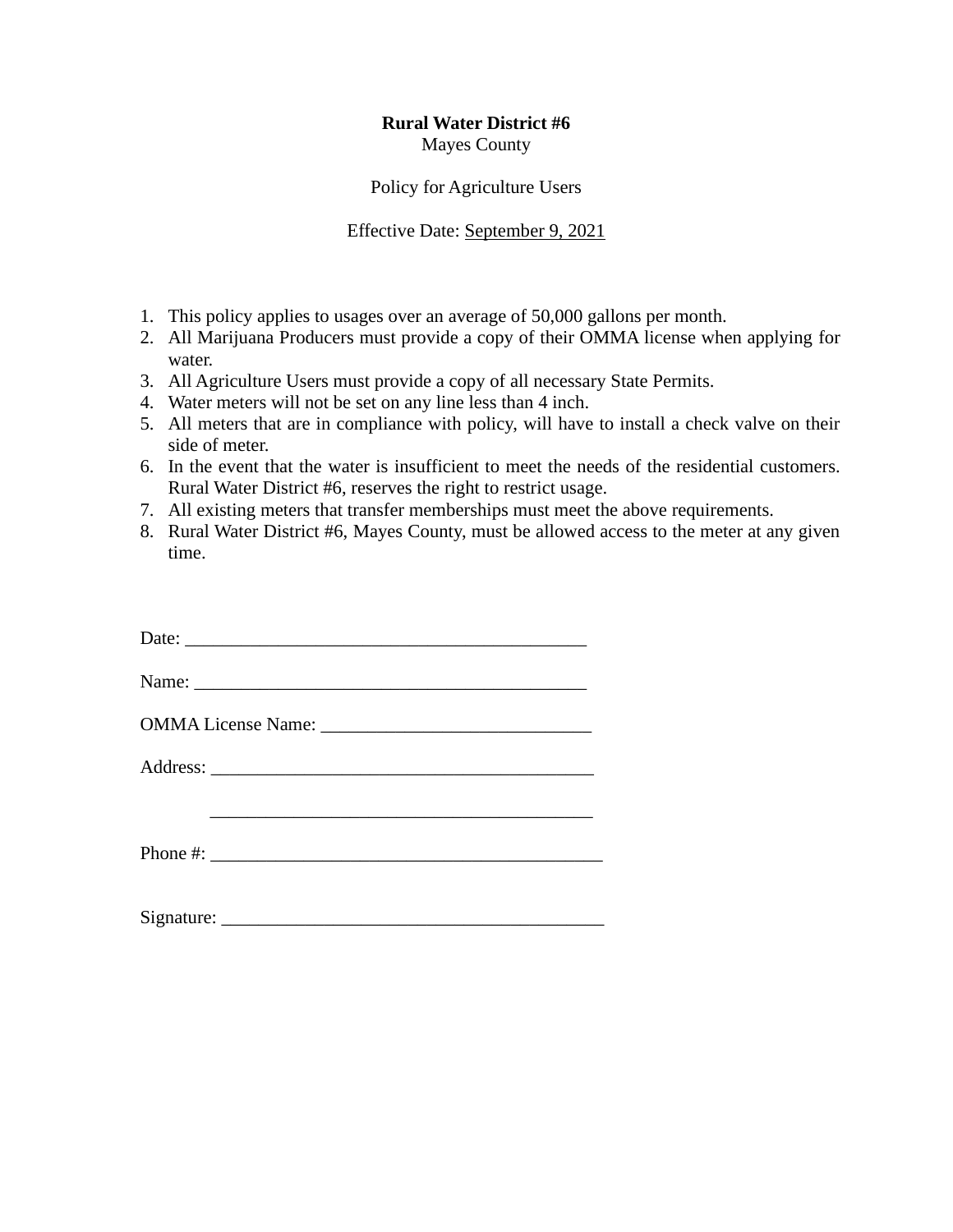

#### **EXTRA COPY EXTRA COPY EXTRA COPY**

## RURAL WATER DISTRICT #6, Mayes County INFORMATION SHEET

- 1 You need to keep us informed on your correct billing address and phone #. If your address changes let us know, so there will be no delay in receiving your bill.
- 2 There is a **minimum charge** due per month, whether any water is used or not.
- 3 Water bill cards show the amount due and due date. Pay attention to charges and pay the correct amount. Also send in the correct part of the card.
- 4 Any time there is a in front of the amount due, this means you have credit.
- 5 Late fees will be applied to ALL accts if past due, NO EXCEPTIONS.
- 6 If your meter is pulled/locked due to delinquent bills, reset charge is as follows: \$75.00 for the 1st. time, \$150.00 for 2nd. and any subsequent resets. This will **will take place between 8:00am & 4:00pm on WEEKDAYS ONLY.** be within a period of 12 months, January 1st. To December 31st. **Meter resets**
- 7 Non payment of bills for 6 months will result in cancellation of membership. The cost to get water back in District if membership is canceled, will be the price of cancellation. of a new membership and meter deposit, plus **all** back water bills at the time
- 8 If you notice high usage on bill, check your meter for leak before calling into office. Water has to go thru meter for it to register usage.
- 9 If you sell your property, it is your responsibility to transfer membership. Account will stay in your name and you will receive bills and be responsible for paying them until we receive the required paperwork to transfer membership into new owners name.
- 10 If you rent your property, it is your responsibility to notify R.W.D.#6 of renters, when they move in and move out. You will be responsible for any outstanding bills, if the renter moves leaving a bill. R.W.D.#6, requires a renters meter deposit.
- 11 The water meter is the property of R.W.D.#6. You don't own it. R.W.D.#6 stops at the meter. Any leaks past the meter is your responsibility to repair.
- 12 R.W.D.#6 office hours are Monday thru Friday 8:00am to 12:00pm and 1:00pm to 5:00pm. If you show up during lunch (12:00pm to 1:00pm) we have a drop box by the office door. If you come after hours, there is a drop box by the entrance gate where you can put your payment. Don't put your water bill in the USPS mail box out by the gate entrance by road.

(918)785-2950 for assistance. If there are any **MAJOR** problems after 5:00pm or on weekends, you still call

13 The cut-off valve at the meter is for emergency use only, due to leaks. Don't turn meter on & off all the time, this will wear out valve, then when you do have a leak, meter will not shut off and will continue to run water.

### **KEEP THE EXTRA COPY FOR YOUR RECORDS.**



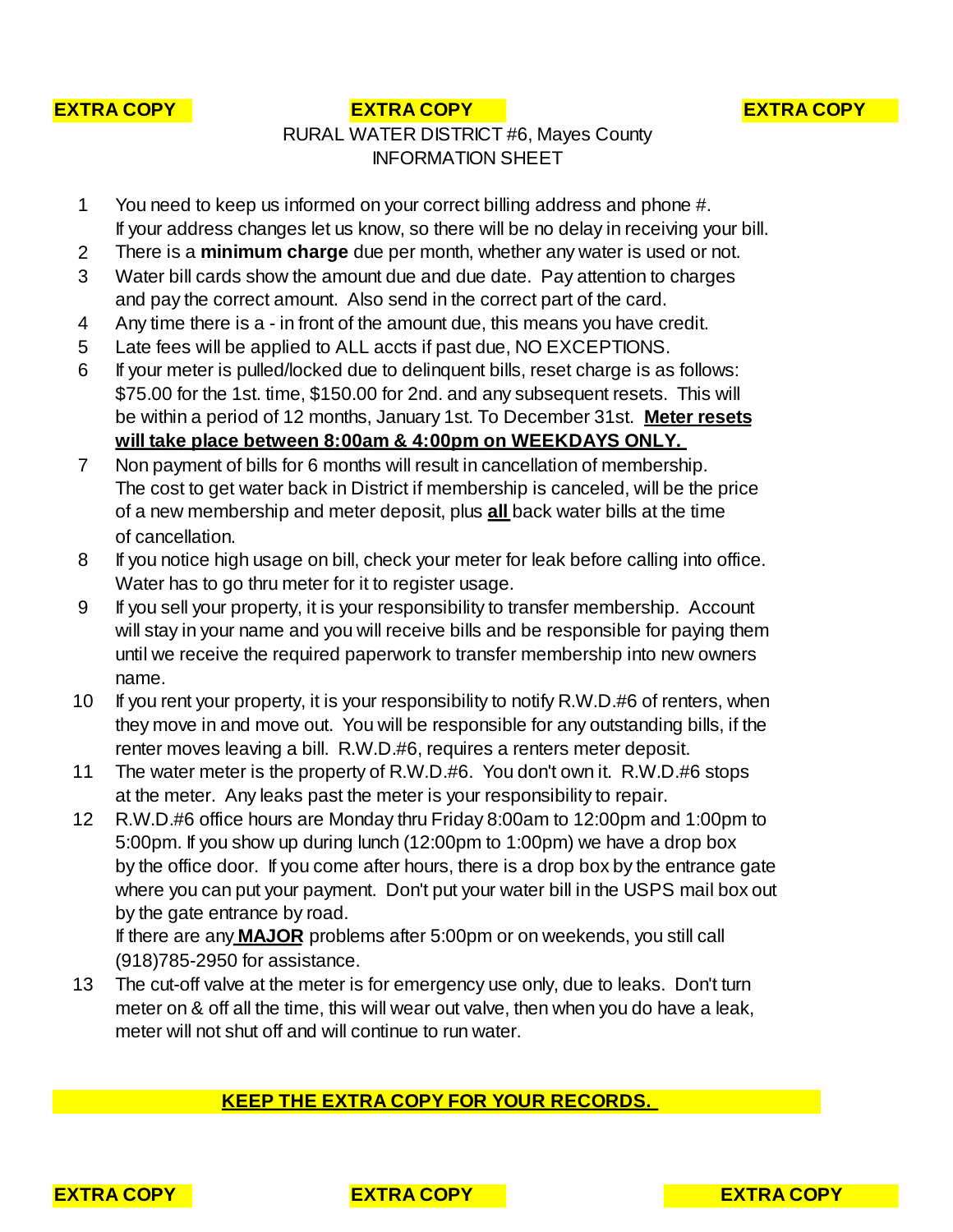# **RESPONSIBILTY OF HOME OWNER BEFORE METER WILL BE SET.**

ANY ADDITIONAL LINES TO BE LAID OR ROAD CROSSINGS (CUT OR BORE) WILL BE AT YOUR EXPENSE.

ON ANY ROAD CROSSING YOU WILL RESPONSIBLE FOR GETTING THE CASING PIPE TO CROSS THE ROAD. **ALSO, IF ROAD IS CUT, YOU WILL HAVE TO HAVE 3/4" CRUSHER RUN TO PUT BACK IN ROAD. CANNOT PUT WHAT WAS DUG OUT BACK INTO DITCH. JOB WILL NOT BE DONE WITHOUT THE CRUSHER RUN ON SITE.**

YOU WILL BE RESPONSIBLE FOR GETTING IN TOUCH WITH THE CONTRACTOR TO SET UP THE DAY AND TIME METER IS TO BE SET. WE WILL NEED TO BE CONTACTED 2 - 3 DAYS PRIOR TO THIS DATE. **NO WORK WILL BE DONE ON SATURDAY OR SUNDAY.**

YOU ARE RESPONSIBLE FOR GETTING ALL UNDERGROUND UTILITIES MARKED (PHONE, GAS, ELECTRIC, ETC). THIS WILL NEED TO BE DONE IN AREA WHERE METER IS TO BE SET OR IN THE CASE OF A ROAD CROSSING, BOTH SIDES OF ROAD WILL NEED TO BE MARKED.

YOU ARE RESPONSIBLE FOR GETTING US A COPY OF THE FINAL INSPECTION FOR THE SEPTIC SYSTEM. **METER SHALL NOT BE SET WITHOUT THIS APPROVAL.**

YOU WILL BE RESPONSIBLE FOR MARKING THE GENERAL AREA OF WHERE YOU WANT METER SET (WITH A FLAG, STAKE, ETC), SO WE WILL KNOW WHERE TO PUT IT.

IF YOU ARE GOING TO SOD OR BUILD UP LANDSCAPE, WE WILL NEED TO KNOW BEFORE METER IS SET.

**DATE SIGN**

 **KEEP THE EXTRA COPY FOR YOUR RECORDS.**

**EXTRA COPY EXTRA COPY**